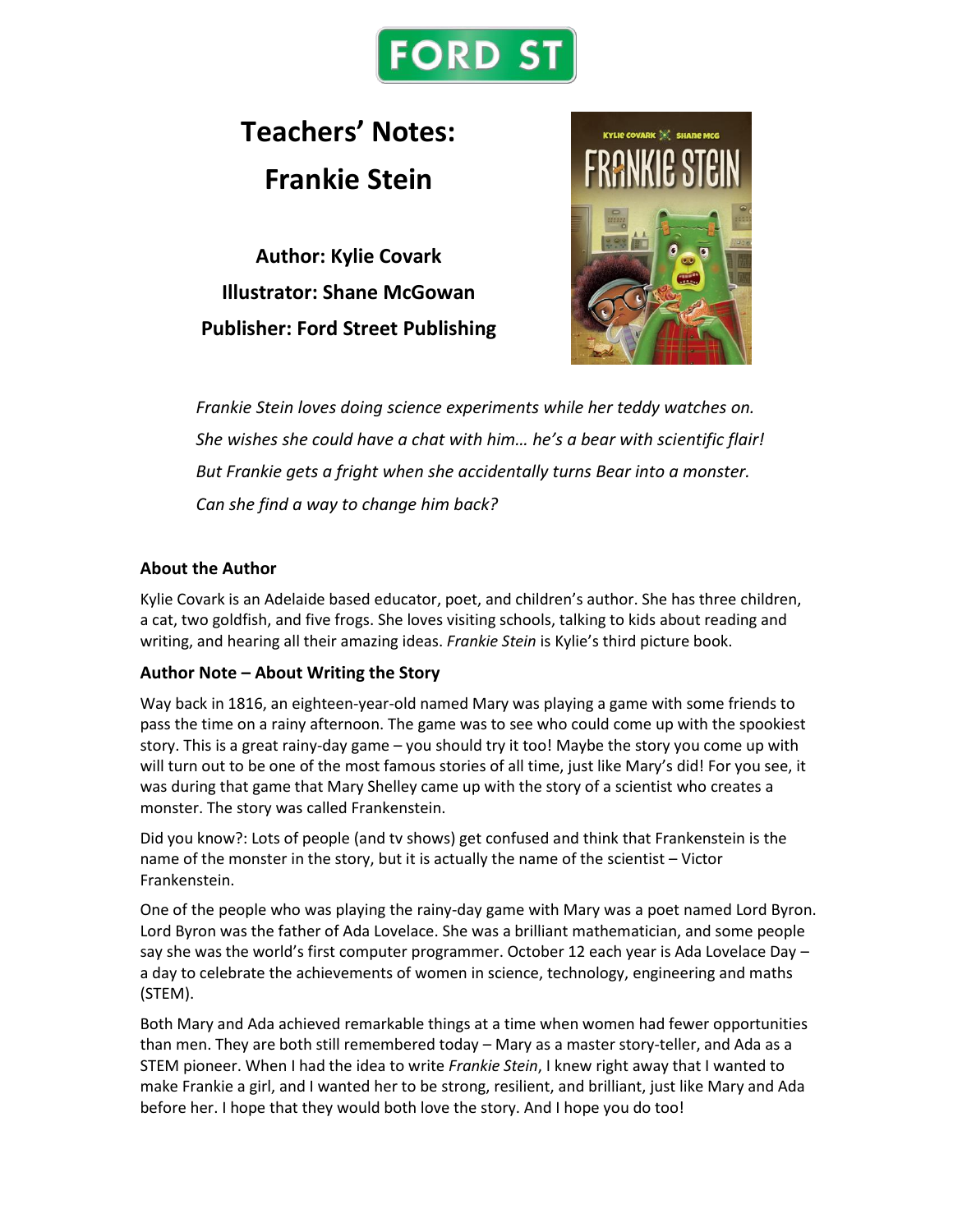

# **Illustrator Note – From Shane McG**

Frankie had to have ginormous spectacles because everyone knows that only very smart people wear horn-rimmed glasses. Frankie is not a 'Mad Scientist' but she has mad hair. She had to have exploding hair because her brain is just so huge. She needed to be brown-skinned because of course she would be. And she wears a white coat with a convenient pocket to place the pen that she uses to make endless very intelligent notes about things. Bear has all the accoutrements of a slightly dim but loud monster- but his only human quality is greed. He has a stylish chequered vest because I like to think he was dressed by Frankie.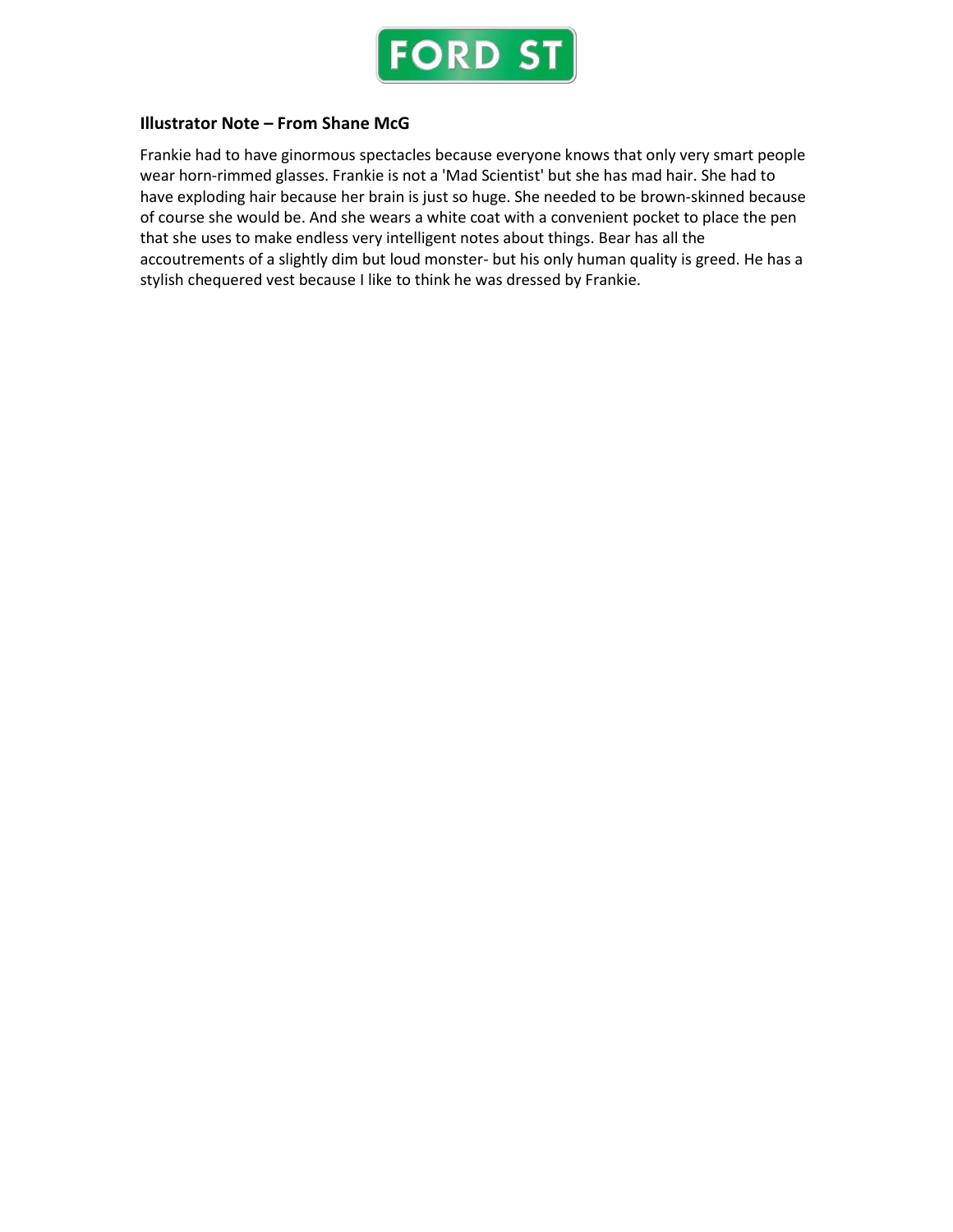

# **Activities: Guided Discussion**

# **Before reading**

- Ask the students if they know what a scientist does. What does a scientist look like? Get them to have a go at drawing a scientist.
- Have a look at the cover and the title page. Ask students what they think the story might be about.
- Read the blurb. Ask students what they think might happen in the story.

# **During reading**

- When Frankie creates a potion to test on Bear, ask students if they think it is a good idea. What could go wrong? What do they think will happen next?
- When Frankie is working on a solution to undo her transformation of Bear, ask students to identify some of the things she is adding to the mix in the illustration. How does this relate to the text?

#### **After reading**

- Ask if the book ended the way they thought it would end.
- It took Frankie six tries to finally change Bear back. Ask students if they've ever tried something that didn't work the first time. Did they give up or keep going? How did it make them feel?
- Look back at and discuss the drawings of scientists they did before they were introduced to the book. Would anyone draw a different picture now?

#### **Re-reading**

- Ask students to write down rhyming pairs that they hear as you read. Do any of the rhyming sounds repeat later in the book?
- Ask students to think of sound effects they could make to turn the reading of the text into a performance piece. For example, when Bear transforms, they might make a clapping sound, or they might drum on their knees as Bear tears through the cupboards.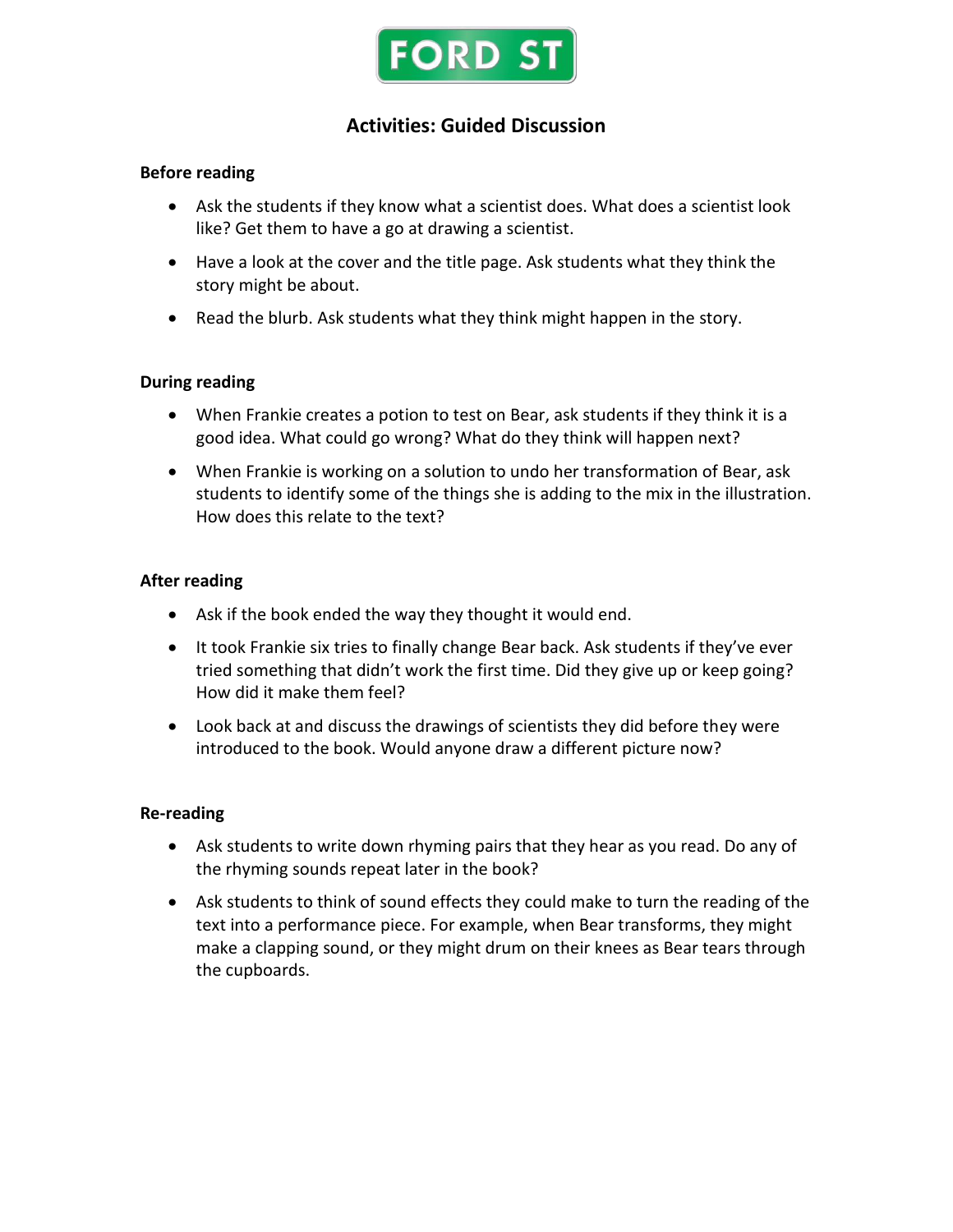

# **Activities: Writing task**

Frankie Stein wants to bring her bear to life because she wants to have a chat with him. She thinks he would be a bear with *scientific flair.*

If you had the power to bring one of your toys to life, which one would it be?

Why?

Write a short story about the day you would have with your toy if it came alive.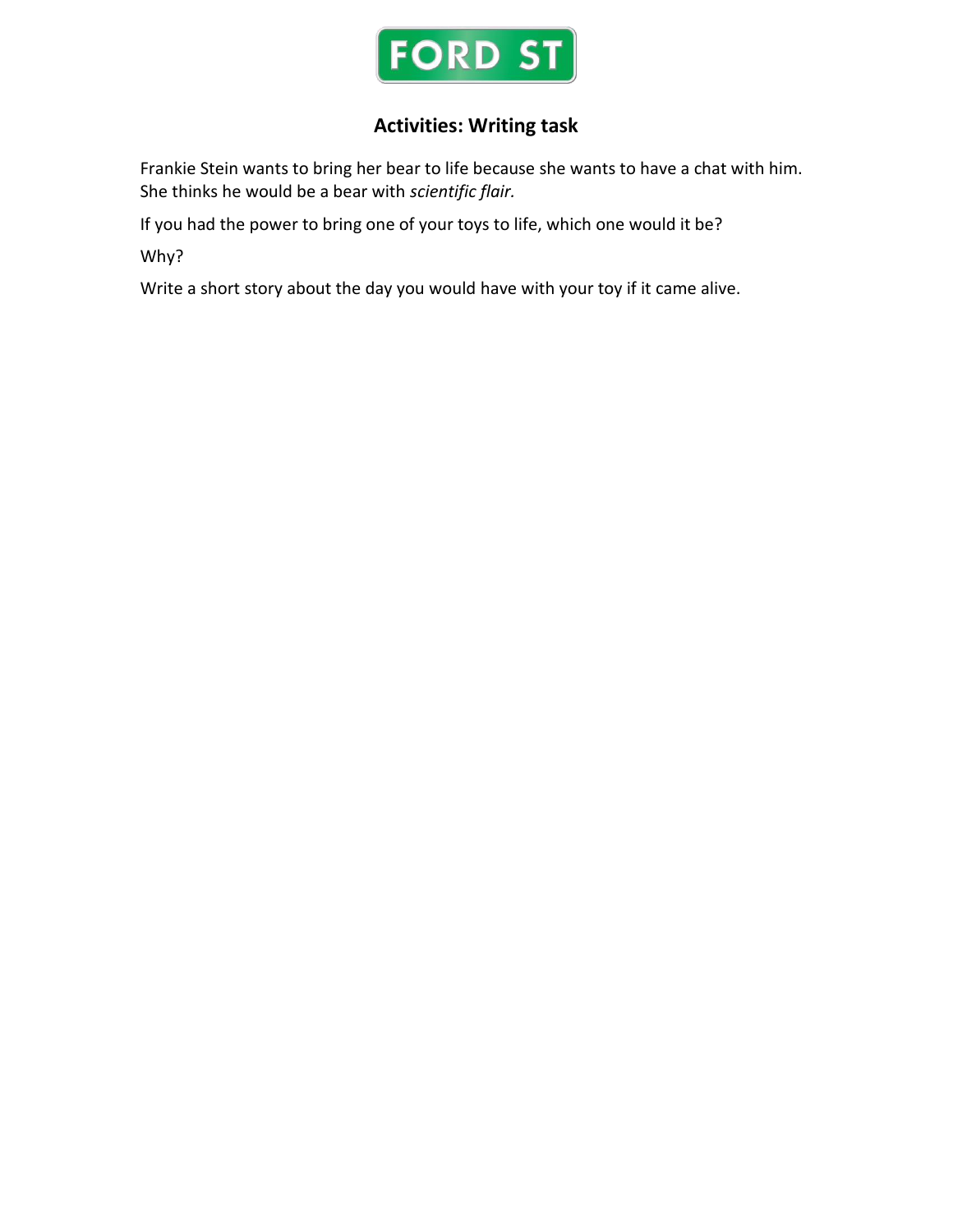

# **Activities: Story Structure**

Stories have a beginning, a middle, and an end. Think about how Frankie might have been feeling in different parts of the story. Circle the words that you think best describe how Frankie was feeling in the beginning story, in the middle of the story, and at the end of the story.

# **Beginning** angry excited hopeful bored sad confused **Middle** shocked calm disappointed happy guilty scared **End** jealous nervous sad happy relieved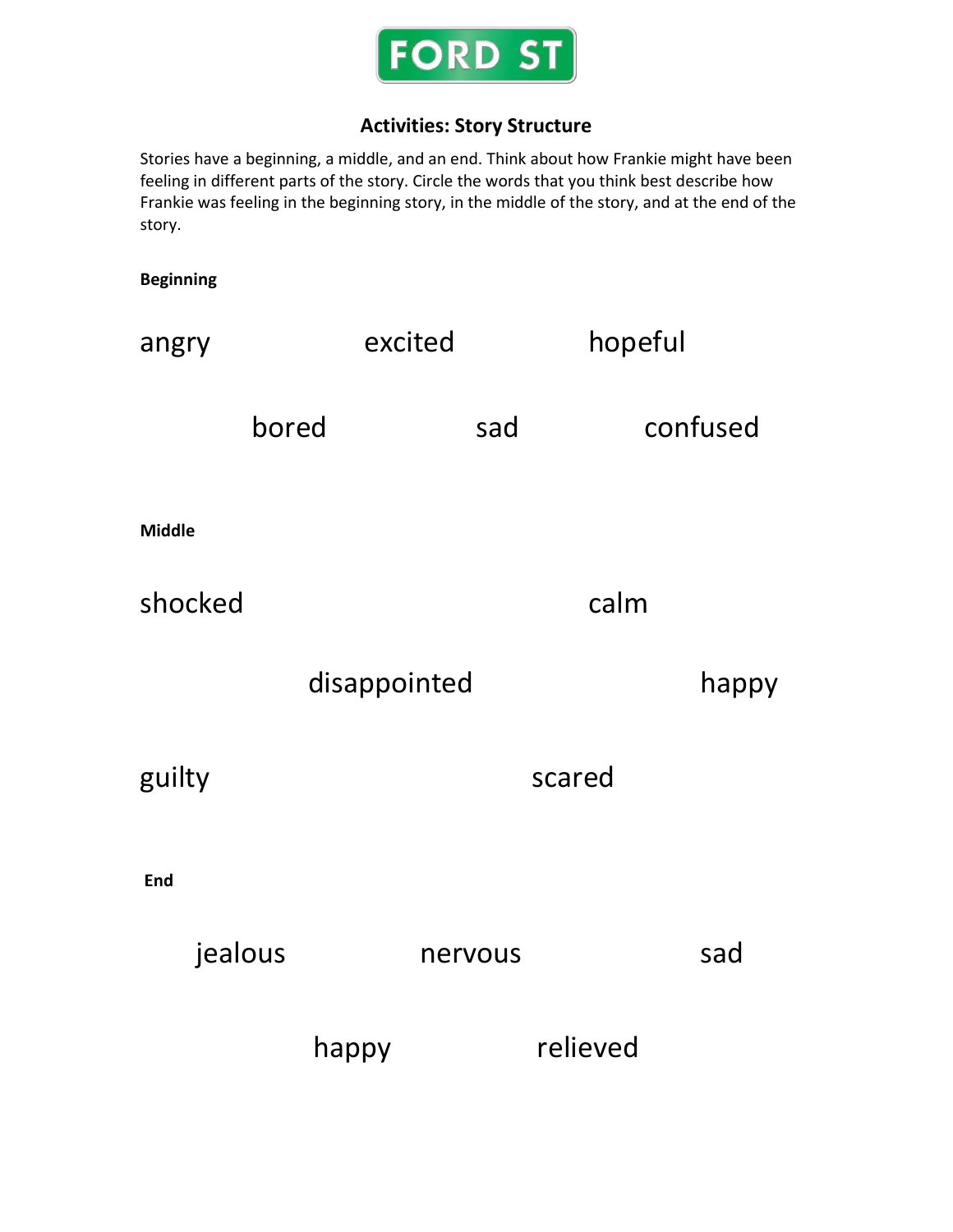

# **Activities: Rhyme**

The book is written in rhyme. Can you draw a line to connect each of the rhyming pairs?

| night   | real   |
|---------|--------|
| bear    | test   |
| chat    | right  |
| best    | popped |
| wheel   | flair  |
| stopped | that   |

Choose one of the above pairs and write two lines of rhyme: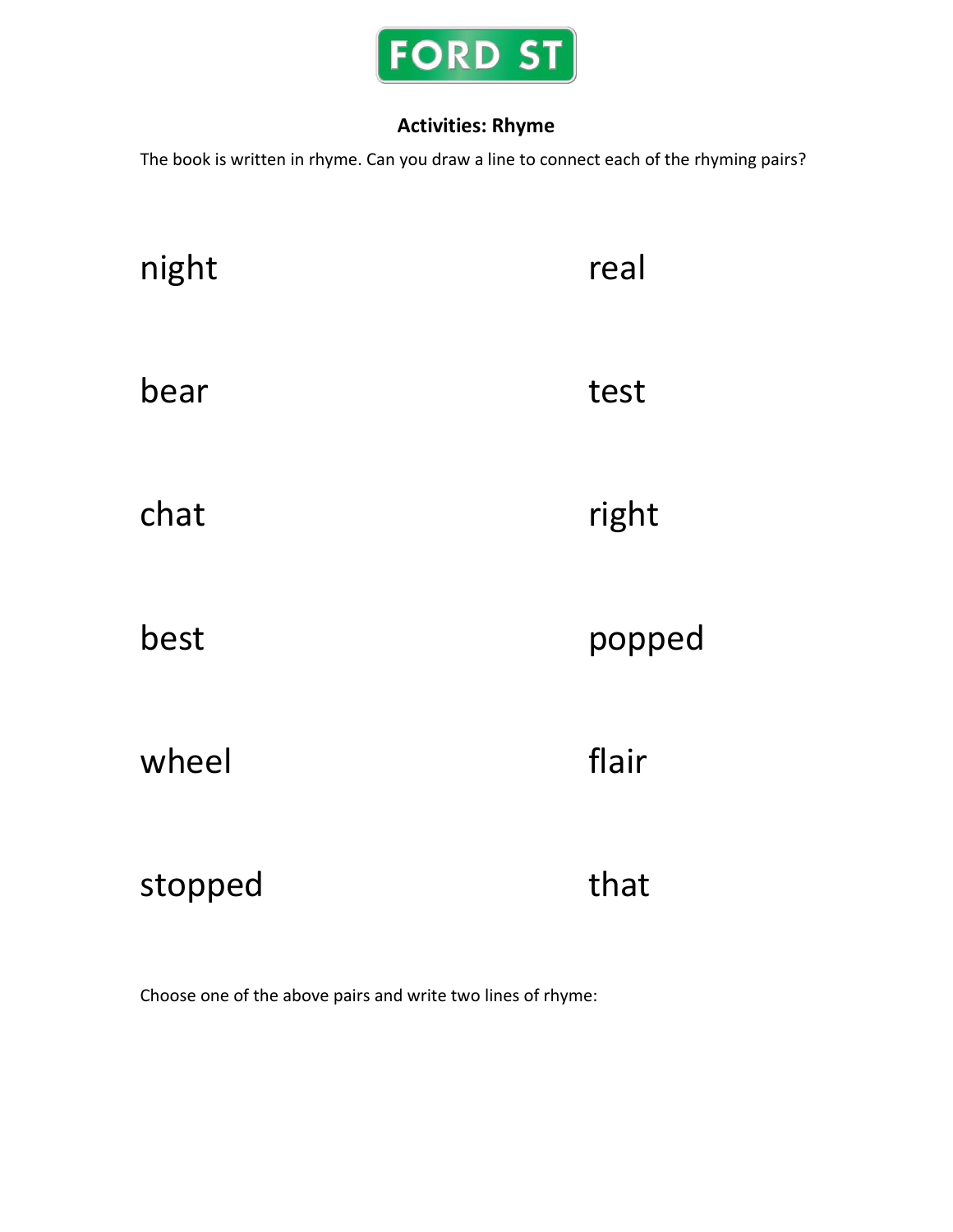

# **Activities: Living and non-living things**

Frankie makes a potion that brings her teddy bear to life but usually teddy bears are non-living things.

What are some of the differences between a living thing and a non-living thing?

Go for a walk and observe some things in the environment. In the table below, write the names, or draw pictures of, some of the things you find. Can you work out if the things you have found are living or non-living?

| <b>OBJECT</b>    | <b>LIVING</b> | <b>NON-LIVING</b> |
|------------------|---------------|-------------------|
| <b>ROCK</b>      |               |                   |
| <b>BUTTERFLY</b> |               |                   |
|                  |               |                   |
|                  |               |                   |
|                  |               |                   |
|                  |               |                   |

Did you notice any differences between the places where you found the living and nonliving things?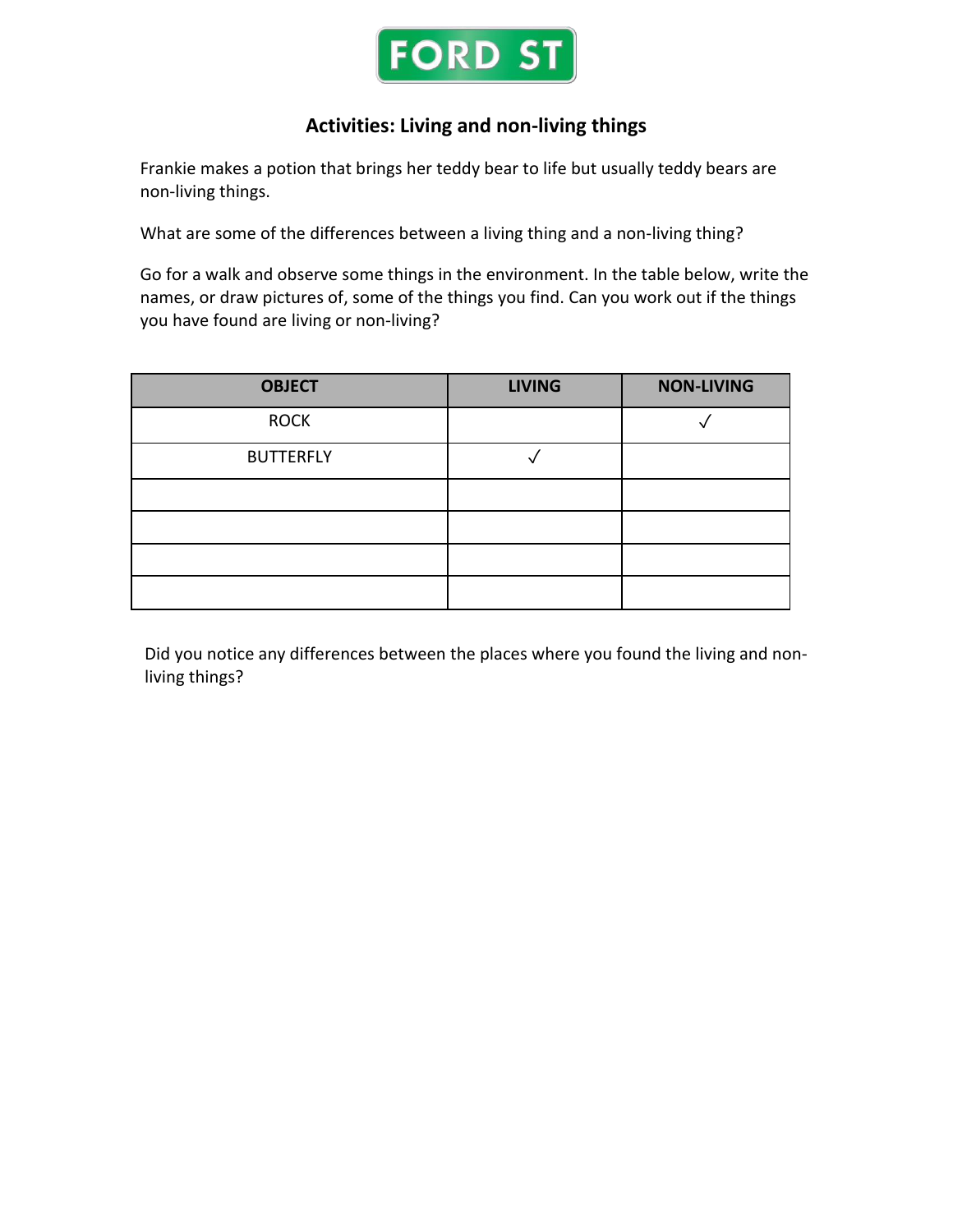

# **Activities: Transformations**

We may not be able to bring our teddy bears to life, but we can all use science to transform one thing into something else. For example, when we fill an ice tray with water and then put it into the freezer, we can turn the liquid water into solid ice.

We can also *observe* transformations that happen around us. For example, a seed growing into a plant, or leaves changing colour in Autumn.

In this experiment, we are going to think about whether we can control transformations that happen naturally.

# **You will need:**

3 thin slices of apple 3 small bowls Lemon juice **Water** 

- 1. Put one slice of apple into each bowl.
- 2. Leave the apple slice in the first bowl uncovered
- 3. Cover the apple slice in the second bowl with water
- 4. Cover the apple slice in the third bowl with lemon juice
- 5. Discuss and record what you think will happen to each apple slice
- 6. Leave the apple slices for about half an hour
- 7. Check the apple slices again. Discuss and record your observations

|                                     | What do you think will happen? | What did you observe at the<br>end? |
|-------------------------------------|--------------------------------|-------------------------------------|
| Apple slice<br>1:<br>Uncovered      |                                |                                     |
| Apple slice<br>2: In water          |                                |                                     |
| Apple slice<br>3: In lemon<br>juice |                                |                                     |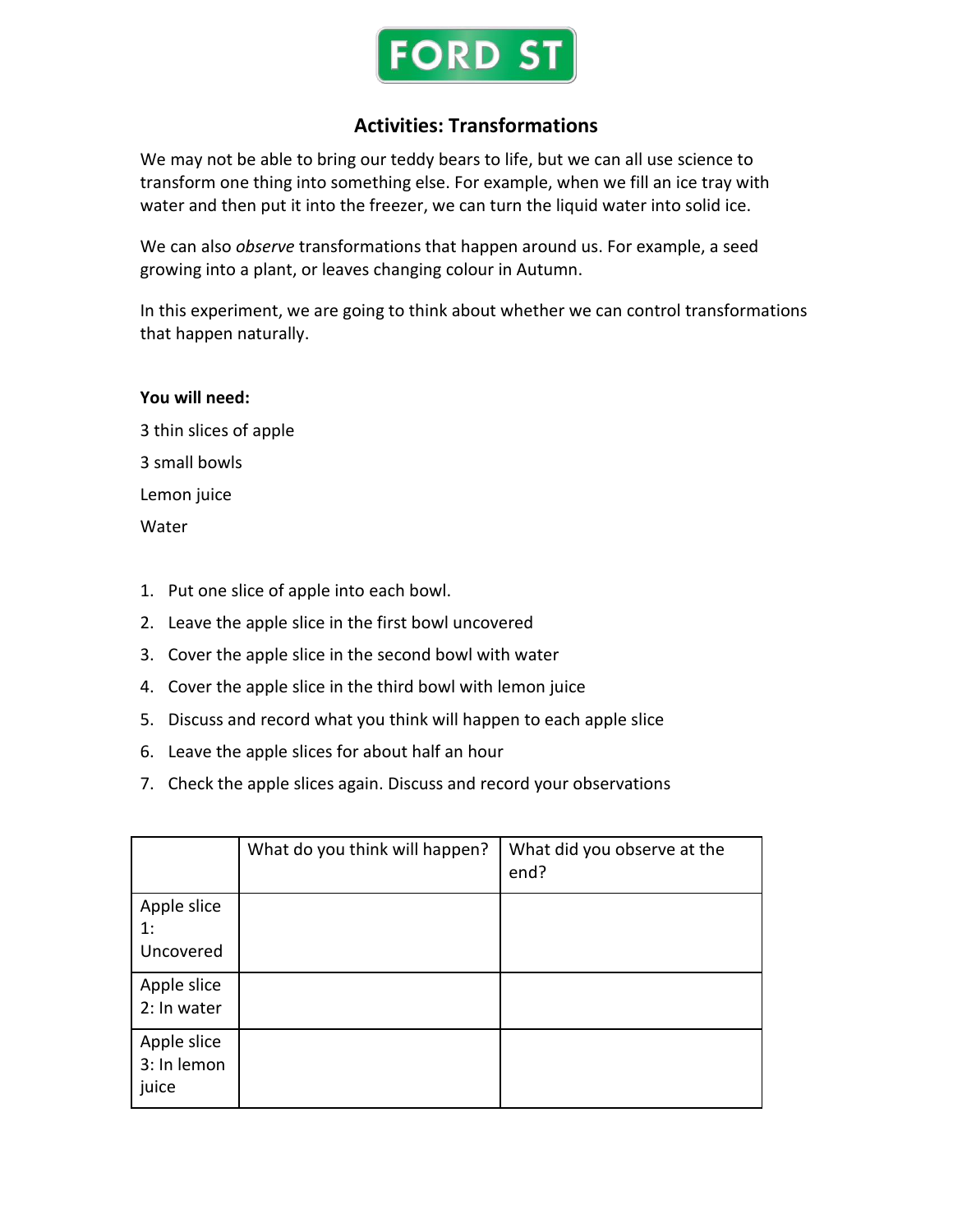

*The activities in these teaching notes have been designed to align with the following content descriptions from the Australian Curriculum.*

# **Foundation**

#### **Language**

ACELA1786 – Explore the different contribution of words and images to meaning in stories and informative texts

ACELA1439 – Recognise and generate rhyming words, alliteration patterns, syllables and sounds (phonemes) in spoken words

#### **Literature**

ACELT1575 – Recognise that texts are created by authors who tell stories and share experiences that may be similar or different to students' own experiences

ACELT1578 – Identify some features of texts including events and characters and retell events from a text

ACELT1579 – Replicate the rhythms and sound patterns in stories, rhymes, songs and poems from a range of cultures

ACELT1580 – Retell familiar literary texts through performance, use of illustrations and images

ACELT1831 – Innovate on familiar texts through play

# **Biological Sciences**

ACSSU002 – Living things have basic needs, including food and water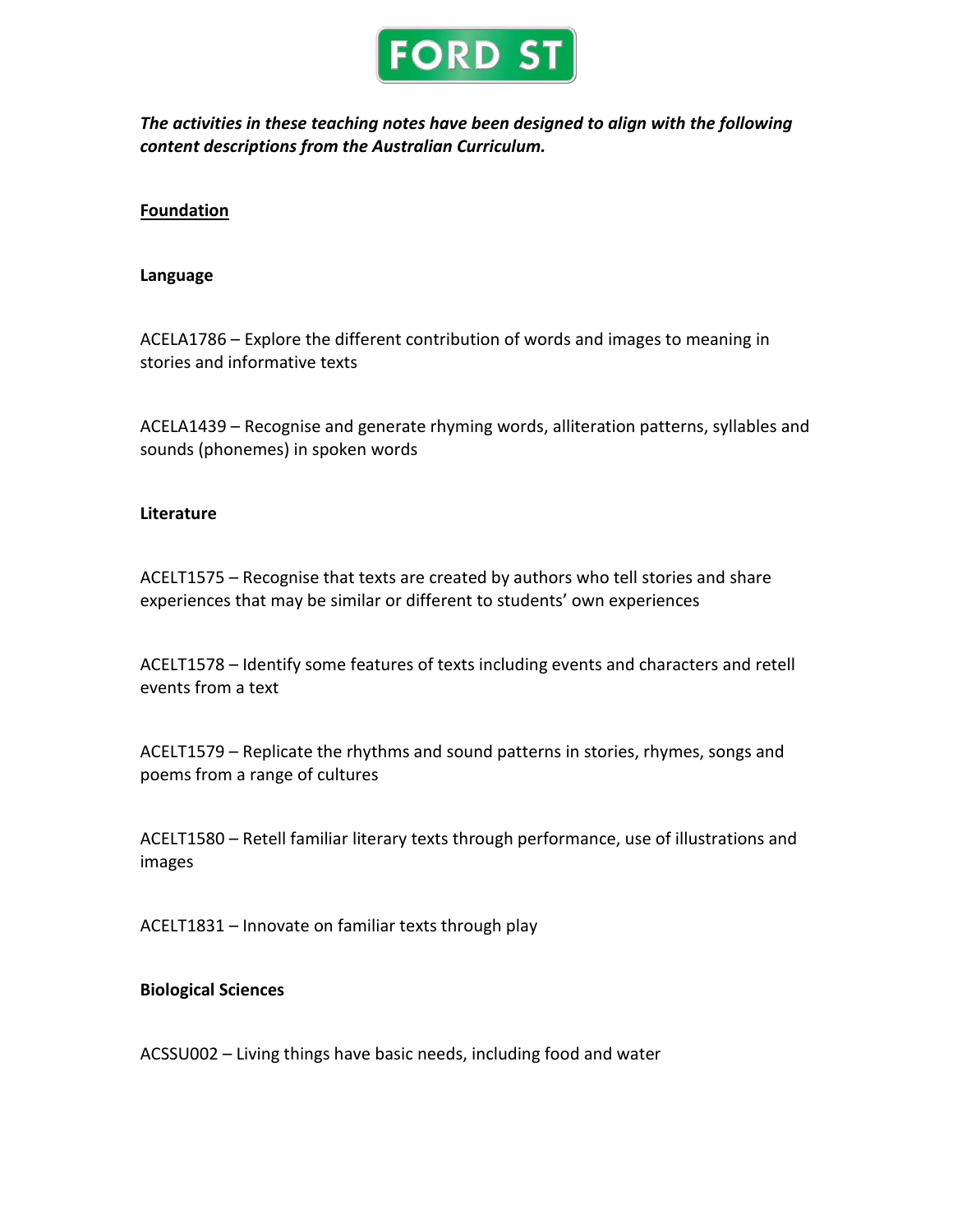

# **Science Inquiry Skills**

- ACSIS014 Pose and respond to questions about familiar objects and events
- ACSIS011 Participate in guided investigations and make observations using the senses
- ACSIS233 Engage in discussions about observations and represent ideas
- ACSIS012 Share observations and ideas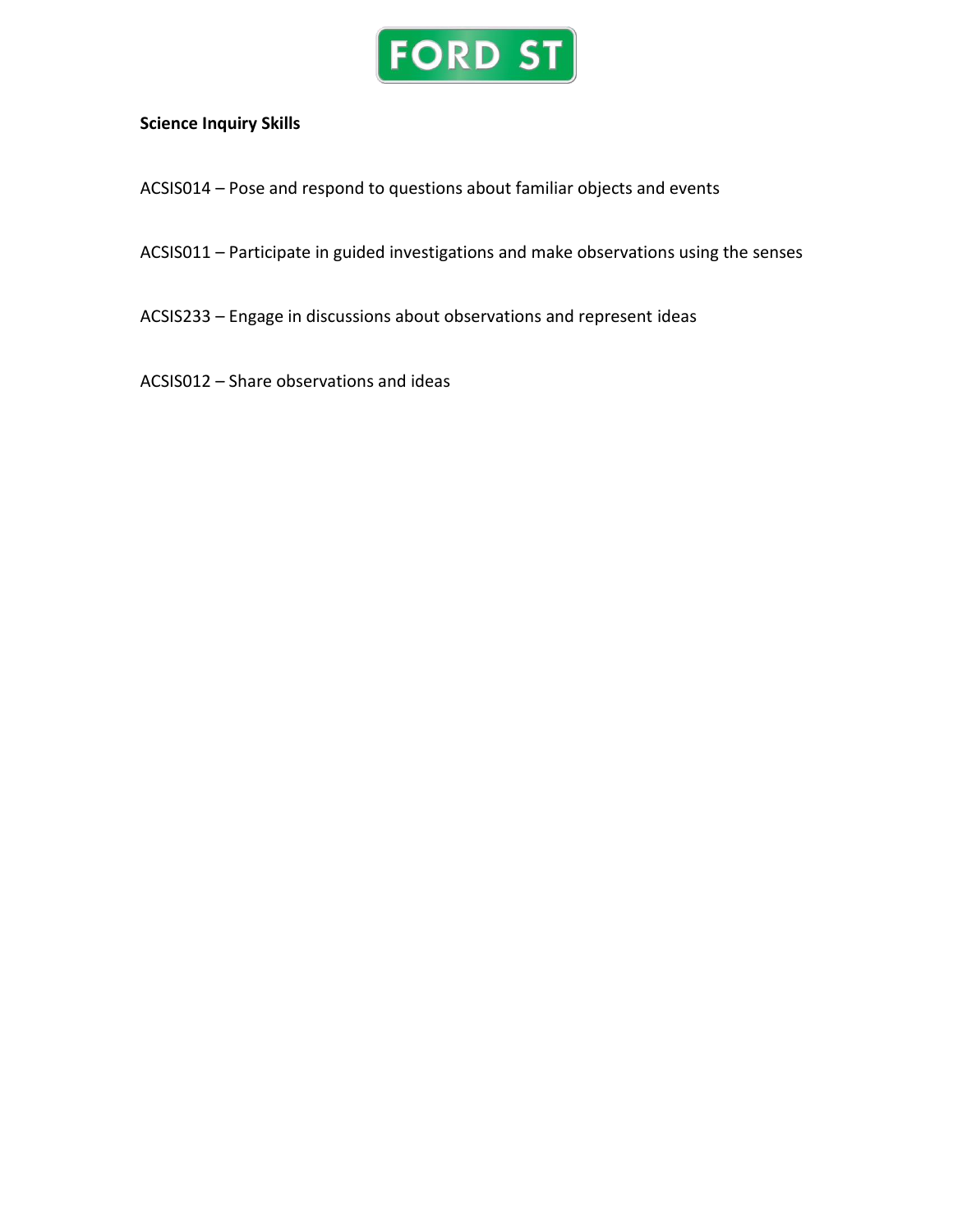

# **Year 1**

# **Literature**

ACELT1581 – Discuss how authors create characters using languages and images

ACELT1582 – Discuss characters and events in a range of literary texts and share personal responses to these texts, making connections with students' own experiences

ACELT1584 – Discuss features of plot, character and setting in different types of literature and explore some features of characters in different texts

ACELT1585 – Listen to, recite and perform poems, chants, rhymes and songs, imitating and inventing sound patterns including alliteration and rhyme

# **Biological Sciences**

ACSSU017 – Living things have a variety of external features

ACSSU211 – Living things live in different places where their needs are met

# **Chemical Sciences**

ACSSU018 – Everyday materials can be physically changed in a variety of ways

# **Science Inquiry Skills**

ACSIS0124 – Pose and respond to questions, and make predictions about familiar objects and events

ACSIS0125 – Participate in guided investigations to explore and answer questions